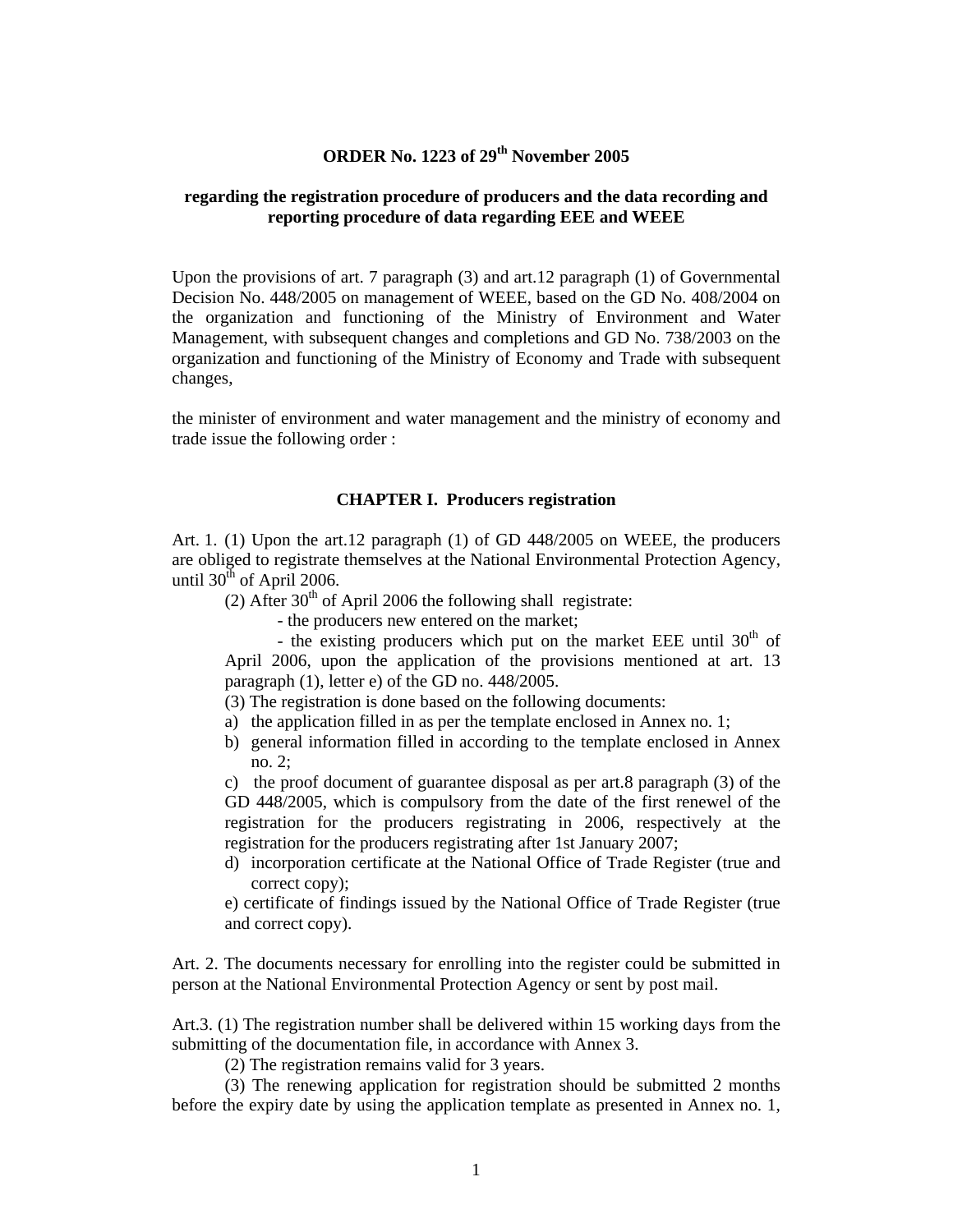adjusted accordingly and based on the general information, as per the template presented in Annex no. 2 accompanied by the proof document for the guarantee disposal.

Art. 4. The registration number should be communicated to the retailer networks in accordance with art.12 paragraph (2) of the GD 448/2005 on WEEE, within maximum 30 calendar days from the date it was granted.

Art. 5. The producers waiving to put on the market the EEE are obliged to notify it to NEPA within 30 calendar days since the end of their activity so that to be erased from the register.

### **CHAPTER II. Data recording and reporting**

Art.6. In order to draw up the data base as provided at art. 16 paragraph (10, the producers are obliged to report to NEPA, on an yearly basis, the following information:

- a. Data on quantities of EEE put on the market, in accordance with the Annex 4.1;
- b. Quantities, number and categories of WEEE which have been collected by all means and reused, recycled and recovered, in accordance with Annex 4.2 a, 4.2 b and 4.2 c;
- c. Weight and number of WEEE collected and exported, in accordance with Annex  $4.2$  d.

Art.7. (1) The reporting data as provided by art. 6 should be sent on hard copy and on electronic format to the NEPA at the latest on 30 April, for the previous year.

(2) The first report should be done until 30 April 2007.

Art.8. The producers having working points in different counties or having more locations within the same county should report only once the detailed situation on working points, in accordance with art. 6.

Art.9. (1) The licensed collective organizations should send, on hard copy and electronic format, to the NEPA the data related to the EEE and WEEE for the economic agents members for which they took over the responsibility, at the latest on 30 April, for the previous year, in accordance with the annexes as provided by art. 6.

(2) The first report should be submitted during the next year after registration.

Art.10. (1) The producers which transfered the responsibility regarding the annual objectives of collection, recovery and recycling of WEEE, in accordance with the provisions of art. 7 paragraph (4) of the GD nr. 448/2005, have the obligation to report to the NEPA the identification data of the licensed collective organization to which they concluded the contract for taking over of the responsibility, at the latest on 15 January of each year.

 (2) The producers mentioned at paragraph (1) are obliged to assure that the collective organization to which they concluded the contract for taking over of responsibility is fulfilling its reporting obligations.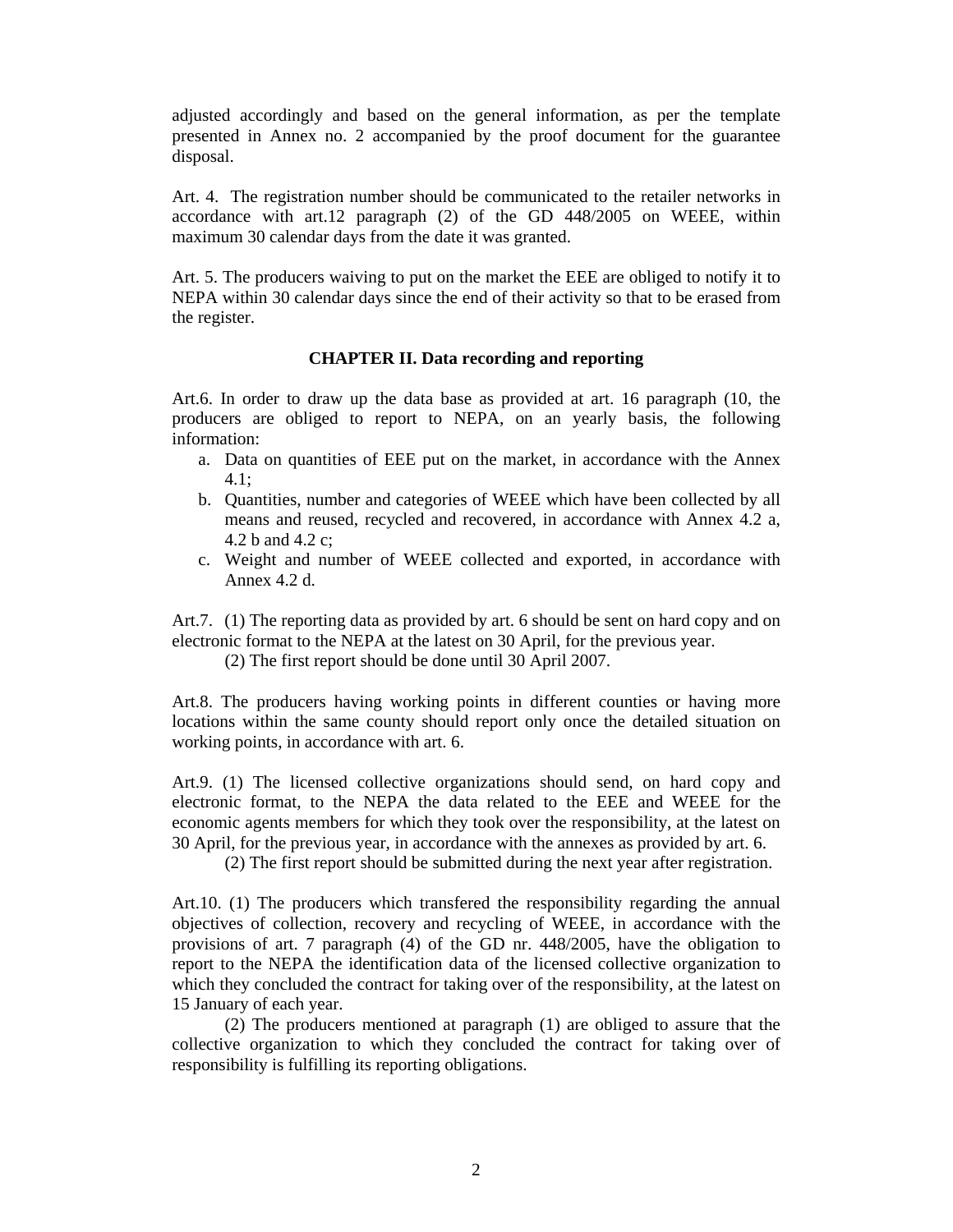Art.11. (1) The local authorities of public administration and the economic operators administrating the WEEE collection points are obliged to report to the territorial authority for environmental protection within the respective county where each working point is located, until 30 April of each year, the information in accordance with Annex 5.

 (2) The economic operators dealing with the treatment, recycling or recovery of WEEE are obliged to report to the territorial authority for environmental protection within the respective county is located the working point, by 30 April of each year, the information in accordance with Annex 6.

(3) The teritorial authorities of environmental protection are obliged to transfer the centralised data to the NEPA at latest on 30 May of each year.

Art.12. The producers or the licensed collective organizations are obliged to keep a register special organized in accordance with art. 7 paragraph (3) of the GD no. 448/2005, a register which should include the same data provided by the tables in the Annexes no. 4.1, 4.2a, 4.2b, 4.2c, 5 and 6.

Art. 13. The responsibility for the accuracy of the reported data, as well as the obligation to submit proof documents in support of this one, is on the account of the legal entity responsible as per the provisions of art. 7 paragraph (4) of the GD no. 448/2005.

Art.14. The information provided in Annexes no. 5 and 6 are corresponding to the previous calendar year to the reporting year.

Art.15. The denomination of the categories of equipment used to fill in the tables in annexes at the order hereof have the same meaning as in Annex 1B of the GD 448/2005.

Art.16. (1) The reports shall constitute into a national database organized at the level of NEPA.

**(**2**)** The synthesis of information on EEE and WEEE at national level shall be displayed on the webpage of the central authority for environmental protection, in order to provide the public access to this information.

Art. 17. NEPA will enforce the provisions of the order hereof.

Art.18. The Annexes 1through 6 are part of the order hereof.

Art.19. The present order shall be published in the Official Journal of Romania, Part I.

*Minister of Environment and Water Management, Constantin Popescu* 

*Minister of Economy and Commerce, Ioan Codrut Seres*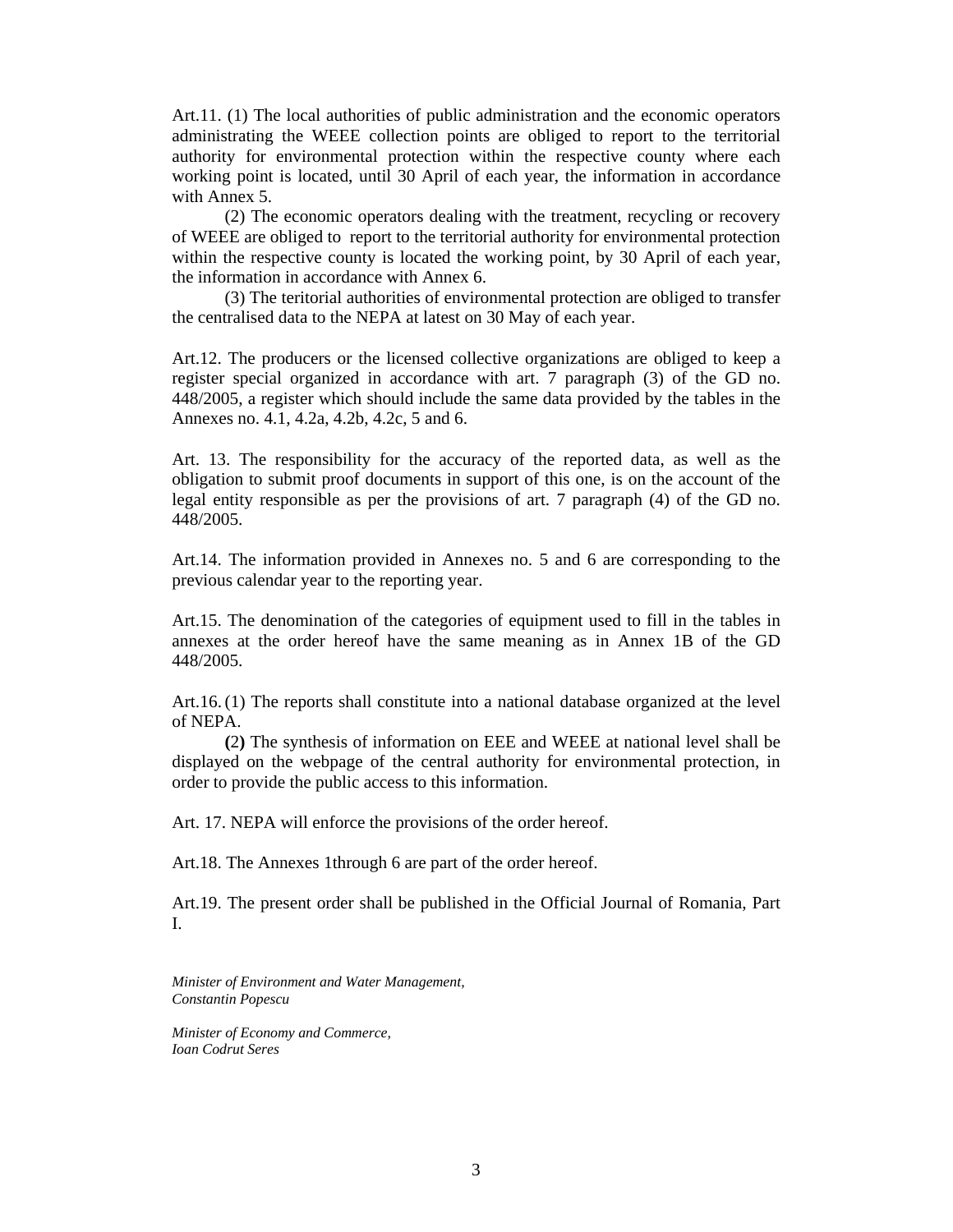### **APPLICATION**

### **for obtaining the record number related to putting on the market of EEE**

LOGO Applicant Nr. ............../.................

We, the undersigned, ................., having the registered office in .........................., str. .................. nr. ....., bl. ..., ap. ....., county/sector ........., incorporated at the Trade Register Office under the No. ..............., registration unique code no. ........./.................., bank account no. .............., opened at ................, branch ............ phone .............., fax ..............., e-mail .............., duly represented by .............., having the position of ............................, applies for a record number allowing the putting on the market of EEE.

Please find enclose the necessary documents as mentioned at art. 1, chapter I of the order of the minister of environment and water management and minister of economy and commerce no. 1223/2005, regarding the registration procedure of producers and the data recording and reporting procedure of data regarding EEE and WEEE. We state on our own responsibility, in accordance with the penal law, that the submitted documents are a true and correct copy of the originals.

> Date ...................... Duly representative, .................................. (signature & SEAL)

# **Annex 2**

### **General information estimted for the registration year**

Company:

| Categories of EEE manufactured in the Quantity |       |        |
|------------------------------------------------|-------|--------|
| year $\dots$ *                                 |       |        |
|                                                | Tones | Number |
|                                                |       |        |
| Total                                          |       |        |

\* Code of categories of equipment, as per Annex 1B of the GD 448/2005 should be mentioned.

- Which are the final users of your products? (households, private companies or others)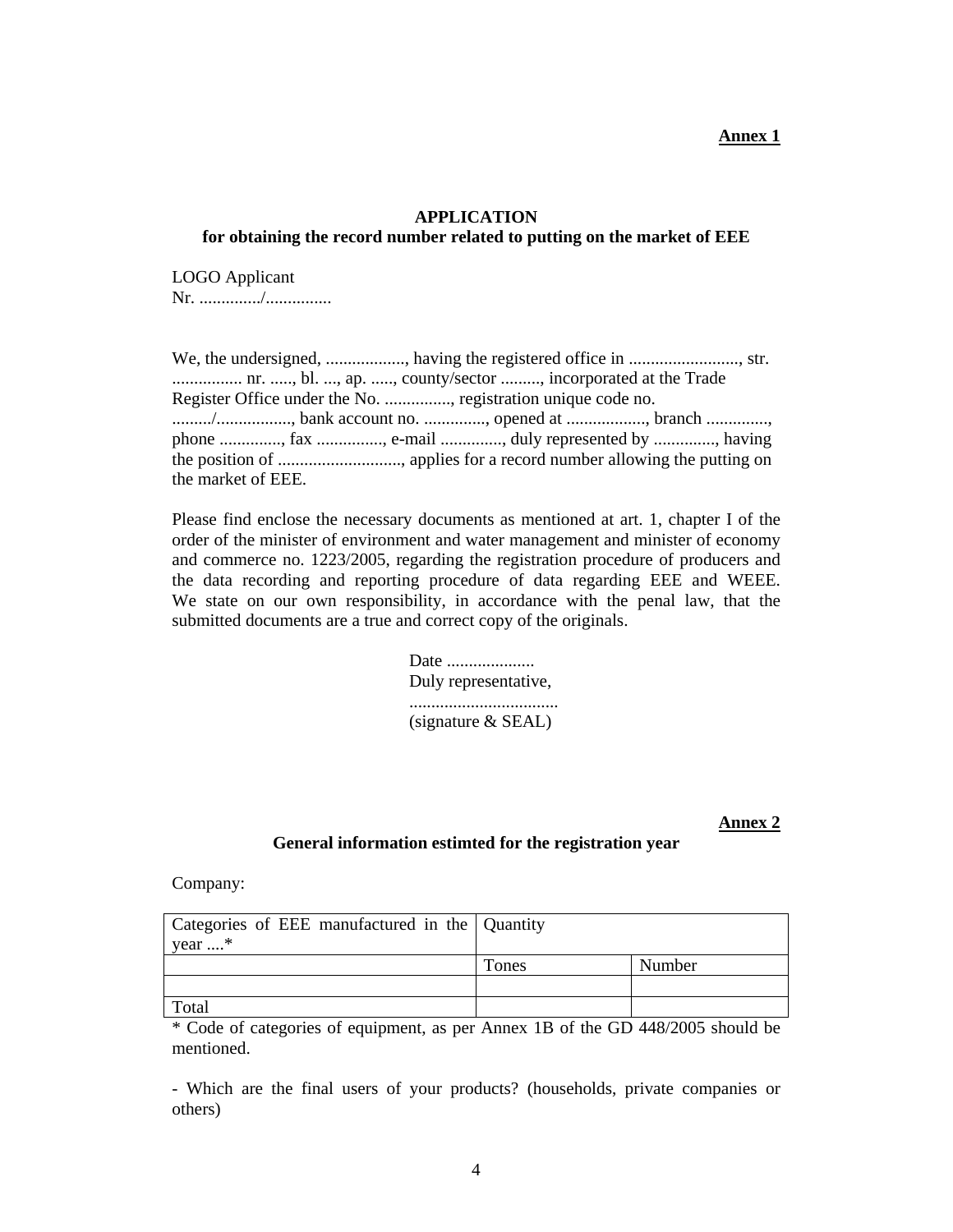- Are your products delivered directly or by means of retailers?

- Do you intend to affiliate to a collective organization or to act as an individual in order to fulfill the obligations provided by the GD 448/2005 and the order hereby?

- In case you affiliate to a collective organization, please mention the name and the contact data of that organization.

- How do you intend to meet the targets provided by the GD 448/2005 on WEEE?

- How do you intend to comply with the obligations in terms of WEEE separate collection from households?

- How do you intend to comply with the obligations in terms of WEEE separate collection from legal entities?

- How do you intend to pride the transport and treatment when about WEEE resulted from households or other sources?

- How do you intend to meet the treatment obligations in accordance with the best techniques?

- What are the proposed measures for the financial scheme of WEEE management put on the market after  $1<sup>st</sup>$  of January 2007?

- What are the proposed measures for the financial scheme of WEEE management put on the market before  $1<sup>st</sup>$  of January 2007. Please mention the market share. Do you intend to use a visible fee (the fee provided by art. 8 paragraph (6) of the GD 448/2005)?

- What are the proposed measures to fulfill the guarantee obligation?

- What are the proposed measures to fulfill the obligation of providing data on new equipment put on the market?

- What are the proposed measure to assure the accuracy of the reported data?

- What arer the proposed measures to assure that the collective organization carries out its tasks?

#### **Annex 3**

#### **Registration form into the register of putting on the market of EEE**

Upon the Governmental Decision on the reorganization and functioning of the National Agency for Environmental Protection no. 459/2005 and the GD no. 448/2005 on the WEEE management,

Further to the reviewing and checking of the documentation,

THE RECORD NUMBER............ Is conferred upon

 ...................................................................... in (city) .................., sector/district ........................ str. ..................... nr. ........., in order to be allowed to put on the market the EEE

The record number is valid starting from .................... until ……

President of NEPA ...... Signature & SEAL, ......................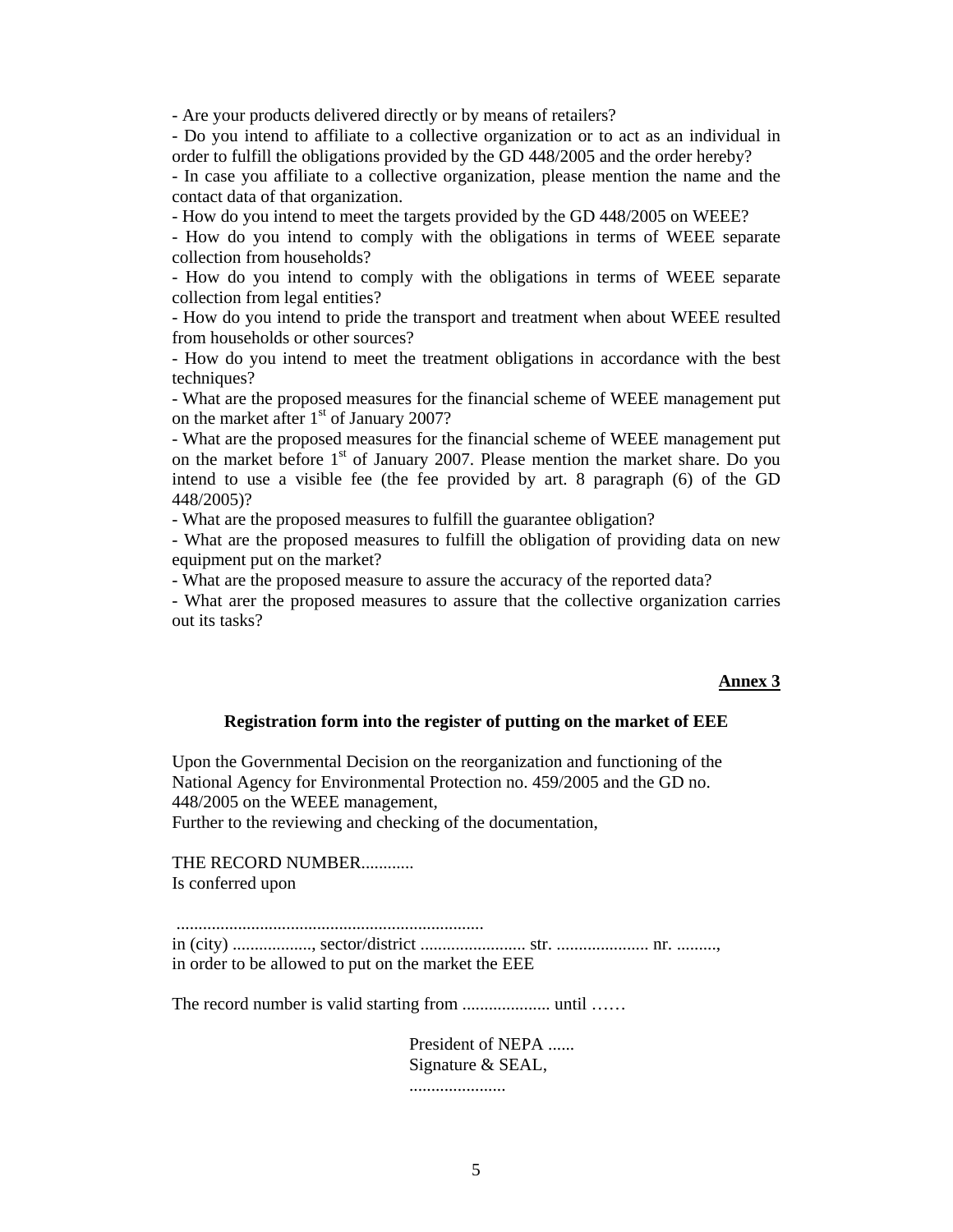## **Annex 4.1**

Name of the company: City: Address: Tel/Fax/E-mail CAEN Code of the main activity: Average number of employees: C.U.I. Contact person:

1. Equipment put on the market during the year...........

| Categories * | Equipment produced<br>in country |        | Imported equipment |        |
|--------------|----------------------------------|--------|--------------------|--------|
|              | Tons                             | Number | Tons               | Number |
|              |                                  |        |                    |        |
|              |                                  |        |                    |        |
| Total        |                                  |        |                    |        |

\* Code of categories of equipment, as per Annex 1B of the GD 448/2005 should be mentioned.

## **Annex 4.2.a**

Wastes collected from households during the year ...............

| $\vert$ Categories $\vert$ At collection points |      |        | By retailers |        | By other means |        |
|-------------------------------------------------|------|--------|--------------|--------|----------------|--------|
|                                                 | Tons | Number | Tons         | Number | Tons           | Number |
|                                                 |      |        |              |        |                |        |
| Total                                           |      |        |              |        |                |        |

\* Code of categories of equipment, as per Annex 1B of the GD 448/2005 should be mentioned

#### **Annex 4.2.b**

Wastes collected from other sources than households during the year .............

| Categories* | At collection points |        | By retailers |      | By other means |      |
|-------------|----------------------|--------|--------------|------|----------------|------|
|             | Tons                 | Number | Tons         | Tons | Number         | Tons |
|             |                      |        |              |      |                |      |
| Total       |                      |        |              |      |                |      |

\* Code of categories of equipment, as per Annex 1B of the GD 448/2005 should be mentioned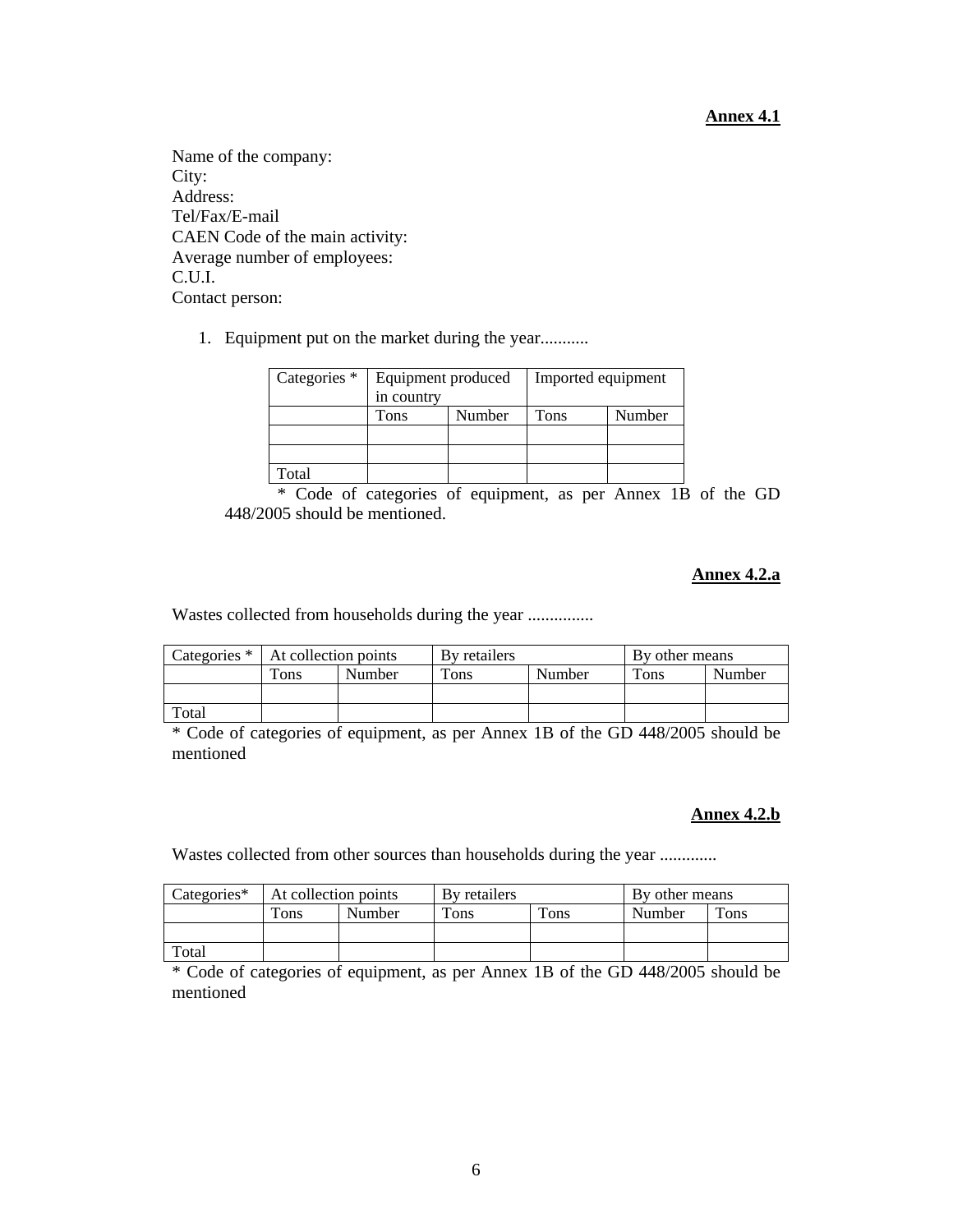## **Annex 4.2.c**

For the objectives of recovery, recycling and reusing during the year ..................

| Categories * | Recovery |            | Recycling | Reusing the<br>equipment as a<br>whole |      |
|--------------|----------|------------|-----------|----------------------------------------|------|
|              | Tons     | Percentage | Tons      | Percentage                             | Tons |
|              |          |            |           |                                        |      |
|              |          |            |           |                                        |      |
| Total        |          |            |           |                                        |      |

\* Code of categories of equipment, as per Annex 1B of the GD 448/2005 should be mentioned

## **Annex 4.2.d**

Quantity of collected and exported WEEE during the year ………..

| Categories   | Put on | Collected  | Collected  | Total       | Treated | Treated       | Treated |
|--------------|--------|------------|------------|-------------|---------|---------------|---------|
| (the 10      | the    | from       | from other | collected   | 1n      | in other      | outside |
| categories*) | market | households | sources    | <b>WEEE</b> | country | Member        | EU      |
|              |        |            | than       |             |         | <b>States</b> |         |
|              |        |            | households |             |         |               |         |
|              | Tons   | Tons       | Tons       | Tons        | Tons    | Tons          | Tons    |
|              |        |            |            |             |         |               |         |
|              |        |            |            |             |         |               |         |
|              |        |            |            |             |         |               |         |
|              |        |            |            |             |         |               |         |

\* Code of categories of equipment, as per Annex 1B of the GD 448/2005 should be mentioned

| Date:          | Signature and stamp: |
|----------------|----------------------|
| Name, Surname: |                      |
| Position:      |                      |

## **Annex 5**

## **Reporting form for the administrators of the collection points**

Name of the company / working point: City: Address: Tel/Fax/E-mail: CAEN Code of the main activity: Average number of employees: C.U.I.